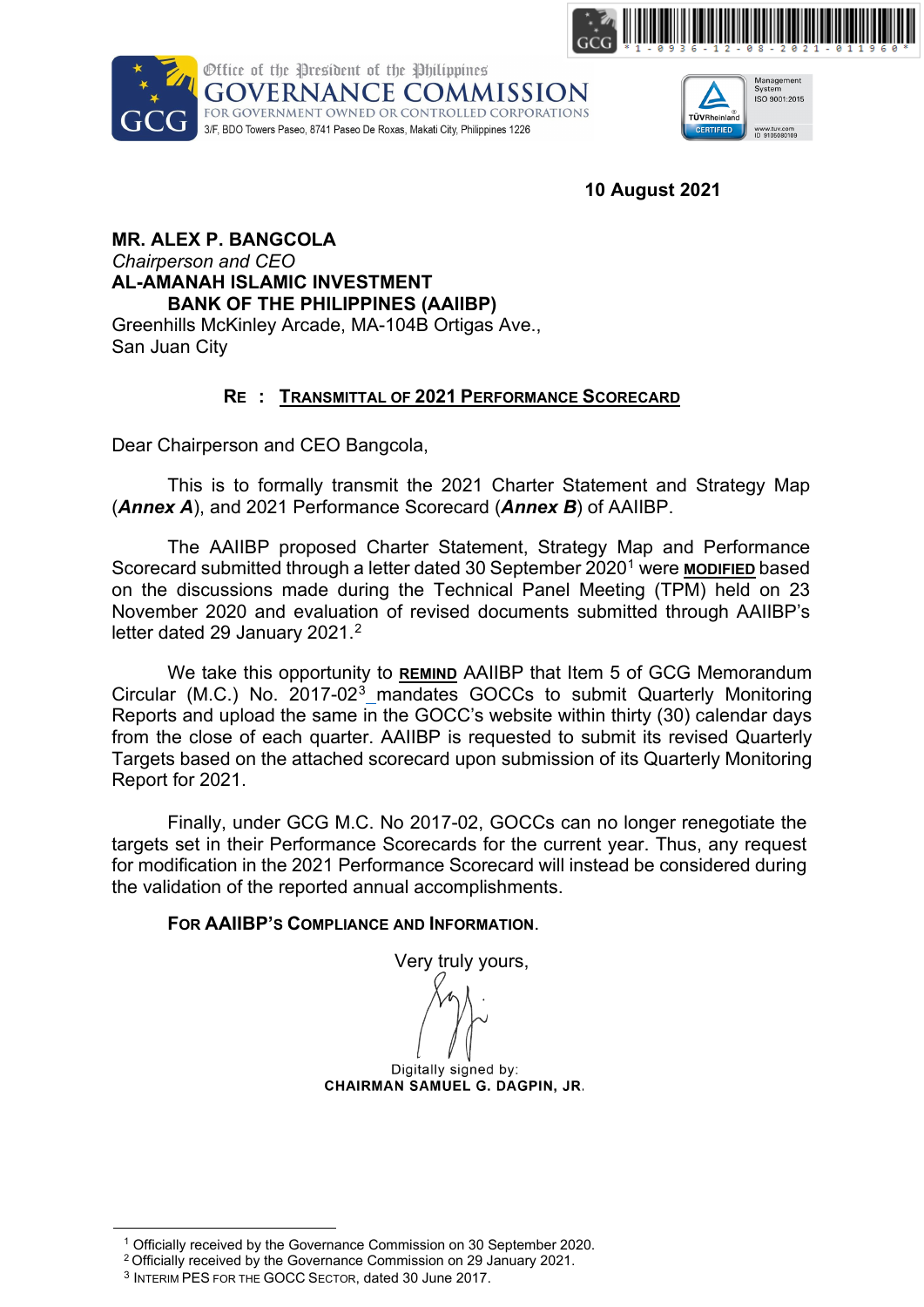#### AI-AMANAH ISI AMIC INVESTMENT BANK OF THE PHILIPPINES



#### Vision:

To serve as arm of the Government in addressing poverty alleviation especially in Muslim Filipino communities across the country by delivering goodwill, simplistic, and responsive way of Islamic banking and financing by 2023

To secure and stabilize the financial condition of the Bank by 2023

Mission: To become the premier Islamic Investment Bank in the Country

To participate in all phases of development that shall promote national economy and advance peace and progress across the Country.

To afford Filipinos client-friendly products and services and the goodwill of Islamic banking and investment in support to their business ventures and other economic activities.

To equip Muslim Filipinos with Islamic banking and financial education that shall help them improve their economic and social condition and make them a significant economic force of the Nation.

To develop, innovate and enrich Islamic banking and financing products and services that are responsive, sensitive and suitable to the way of life of Muslim Filipino communities, especially in the ARMM.

To establish Islamic financial facilities like takaful (Islamic Insurance) primarily to secure Islamic deposits and products.

To participate in the globally growing Islamic banking market by facilitating and administering issuance or booking of muqaradah, sukuk or Islamic Bonds either by the government or private corporations.

To address poverty alleviation in Muslim Filipino Communities and their similarly situated neighbors by developing and offering an Islamic microfinance and Qard Al-Hassan for small entrepreneurs that basically are responsive and effective to their circumstances.

To establish a Waqf fund which shall serve as conduit between the international donor community and the less fortunate sector in the society in delivering humanitarian and charitable assistance that shall address poverty alleviation, especially in Muslim Filipino communities and their similarly situated neighbors.

To establish a Zakat account where AAIIBP can deposit its default and other penalty charges on all Islamic financing accounts and zakat donation of persons and entities for charitable assistance to the poorest sector in the society, especially in the Autonomous Region in Muslim Mindanao.



- Integrity
- Love
- · Excellence
- Teamwork
- · Service to others

To become a fully Islamic Bank and competitive in the banking industry by 2023

To prove the great benefits that communities and countries may enjoy out of the countless blessings of Islamic banking,<br>financing and investment by 2025.

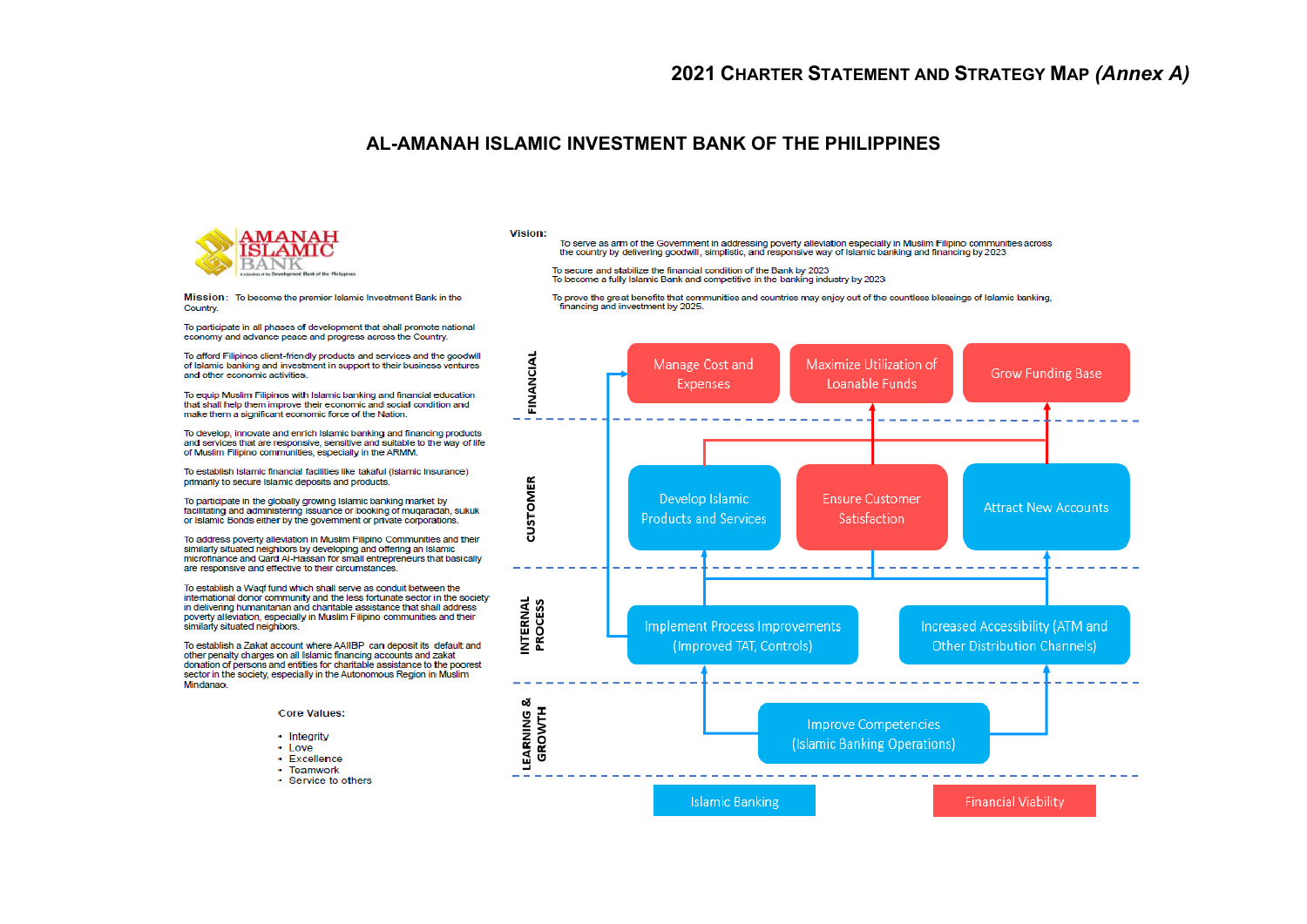# **AL-AMANAH ISLAMIC INVESTMENT BANK OF THE PHILIPPINES**

| <b>Component</b> |                 |                                                                                                 |                                                                      |        | <b>Baseline Data</b>                                   |                        | <b>Target</b>          |                        |                  |  |  |
|------------------|-----------------|-------------------------------------------------------------------------------------------------|----------------------------------------------------------------------|--------|--------------------------------------------------------|------------------------|------------------------|------------------------|------------------|--|--|
|                  |                 | <b>Objective/Measure</b>                                                                        | Formula                                                              | Weight | Rating<br><b>System</b>                                | 2018                   | 2019                   | 2020                   | 2021             |  |  |
|                  | <b>SO1</b>      | <b>Maximize Utilization of Loanable Funds</b>                                                   |                                                                      |        |                                                        |                        |                        |                        |                  |  |  |
|                  | SM <sub>1</sub> | Increase of Loan<br>Releases                                                                    | Actual<br>Accomplishment                                             | 15%    | (Actual /<br>Target) x<br>Weight                       | P489.81 Million        | <b>P248.06 Million</b> | <b>P558.04 Million</b> | P750.02 Million  |  |  |
|                  | <b>SO 2</b>     | <b>Manage Cost and Expenses</b>                                                                 |                                                                      |        |                                                        |                        |                        |                        |                  |  |  |
|                  | SM <sub>2</sub> | <b>Minimize Net Loss</b>                                                                        | Total Revenues -<br><b>Total Expenses</b>                            | 10%    | (Actual /<br>Target) x<br>Weight                       | $(P77.14$ Million)     | $(P74.86$ Million)     | (P84.71 Million)       | (P41.87 Million) |  |  |
|                  | <b>SO 3</b>     | <b>Grow Funding Base</b>                                                                        |                                                                      |        |                                                        |                        |                        |                        |                  |  |  |
| FINANCIAL        | SM <sub>3</sub> | Increase Deposit Level                                                                          | Sum of All Deposits<br>from Private and<br><b>Government Sectors</b> | 15%    | (Actual /<br>Target) x<br>Weight                       | <b>P591.48 Million</b> | <b>P564.54 Million</b> | P685.77 Million        | P891.77 Million  |  |  |
|                  | SM <sub>4</sub> | Manage Gross Past Due<br>Rate                                                                   | <b>Gross Past Due/Total</b><br>Loan Portfolio                        | 10%    | ${1 - [(Actual -$<br>Target) /<br>Target] x<br>Weight} | 5.09%                  | 10.10%                 | Not Applicable         | 17%              |  |  |
|                  |                 |                                                                                                 |                                                                      |        | 23% and<br>above = $0\%$                               |                        |                        |                        |                  |  |  |
|                  |                 |                                                                                                 |                                                                      |        |                                                        |                        |                        |                        |                  |  |  |
| CUSTOMERS        | <b>SO 4</b>     | <b>Develop Islamic Products and Services</b>                                                    |                                                                      |        |                                                        |                        |                        |                        |                  |  |  |
|                  | SM <sub>5</sub> | Increase Availment of<br><b>Deposit Products</b><br>(Islamic): Pilgrimage<br>Savings Plan (PSP) | Total number of<br>accounts under PSP                                | 6%     | (Actual/Target)<br>x Weight                            | 90                     | 200                    | 240                    | 550              |  |  |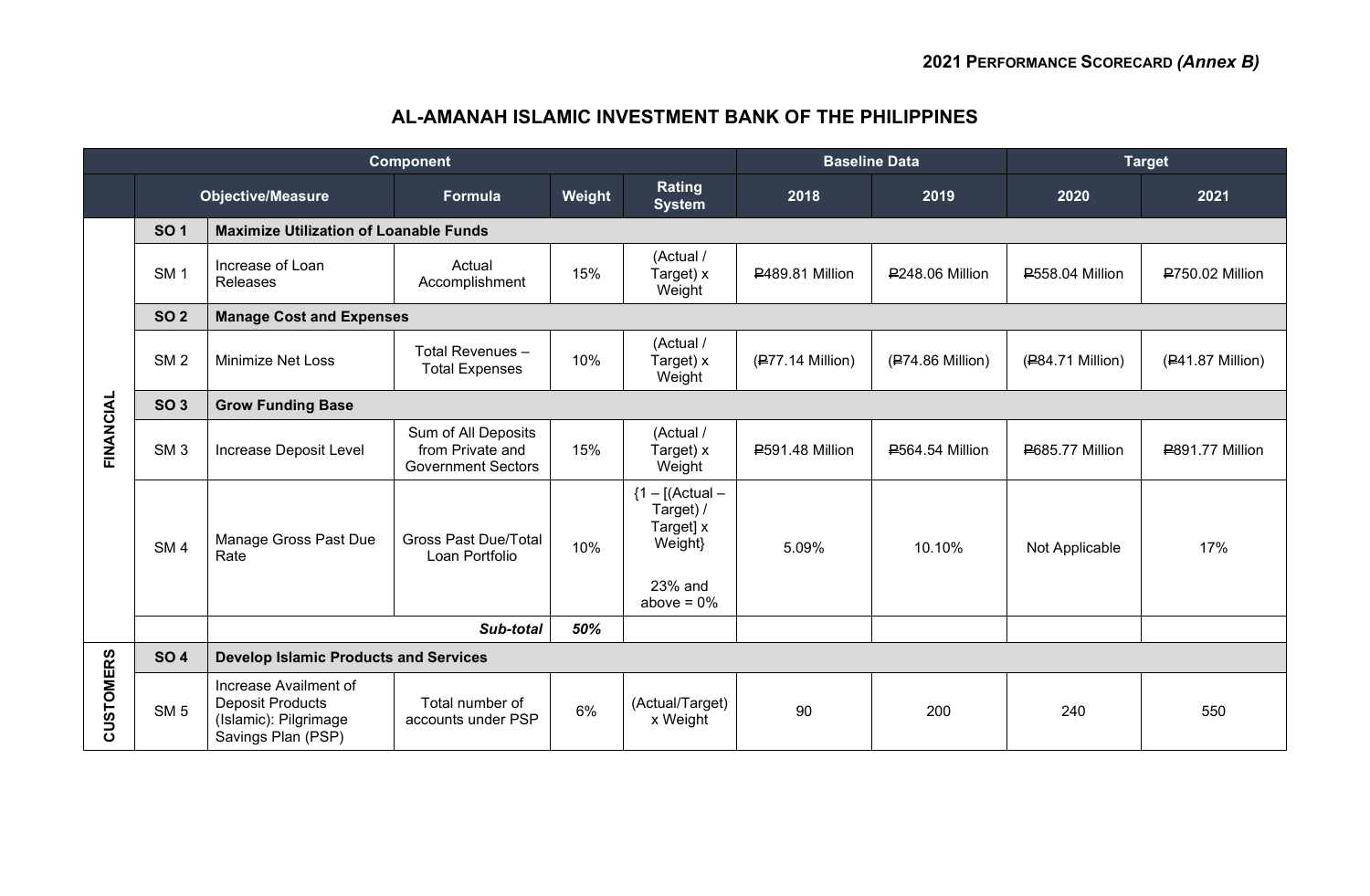AAI I B P |Page **2 of 3**

<span id="page-3-0"></span>2021 Performance Scorecard *(Annex B)*

|                             | <b>Component</b> |                                                                                                                             |                                                                                                                       |        |                                                     |      | <b>Baseline Data</b> |       | <b>Target</b> |  |
|-----------------------------|------------------|-----------------------------------------------------------------------------------------------------------------------------|-----------------------------------------------------------------------------------------------------------------------|--------|-----------------------------------------------------|------|----------------------|-------|---------------|--|
|                             |                  | <b>Objective/Measure</b>                                                                                                    | <b>Formula</b>                                                                                                        | Weight | Rating<br><b>System</b>                             | 2018 | 2019                 | 2020  | 2021          |  |
| CUSTOMERS                   | SM <sub>6</sub>  | Increase Availment of<br><b>Financing Products</b><br>(Islamic):<br>- Al-Murabahah<br>- Al-Bai Bithaman Ajil<br>- Al-Ijarah | Total number of<br>accounts under the<br><b>Islamic Financing</b><br>Program                                          | 6%     | (Actual/Target)<br>x Weight                         | 20   | 25                   | 190   | 419           |  |
|                             | <b>SO 5</b>      | <b>Attract New Accounts</b>                                                                                                 |                                                                                                                       |        |                                                     |      |                      |       |               |  |
|                             | SM <sub>7</sub>  | Number of Deposit<br>Accounts (Conventional<br>and Islamic) $1$                                                             | <b>Absolute Number</b>                                                                                                | 6%     | (Actual/Target)<br>x Weight                         | N/A  | N/A                  | 8,343 | 8,566         |  |
|                             | <b>SO 6</b>      | <b>Ensure Customer Satisfaction</b>                                                                                         |                                                                                                                       |        |                                                     |      |                      |       |               |  |
|                             | SM <sub>8</sub>  | Percentage of Satisfied<br><b>Customers</b>                                                                                 | Number of<br>Respondents who<br>gave a rating of at<br>least Very<br>Satisfactory / Total<br>Number of<br>Respondents | 12%    | (Actual/Target)<br>x Weight<br>Below $80\%$ =<br>0% | 96%  | 96%                  | 95%   | 95%           |  |
|                             |                  |                                                                                                                             | Sub-total                                                                                                             | 30%    |                                                     |      |                      |       |               |  |
| <b>INTERNAL<br/>PROCESS</b> | <b>SO 7</b>      | <b>Increased Accessibility (ATM and Other Distribution Channels)</b>                                                        |                                                                                                                       |        |                                                     |      |                      |       |               |  |
|                             | SM <sub>9</sub>  | Increase Number of<br><b>Customer Touchpoints</b>                                                                           | Actual No. of<br>Branches, ATMs,<br>POS/micro-ATMs as<br>of end of year                                               | 5%     | (Actual<br>/Target) x<br>Weight                     | N/A  | N/A                  | N/A   | 66            |  |

<sup>1</sup> Net of DSWD Accounts.